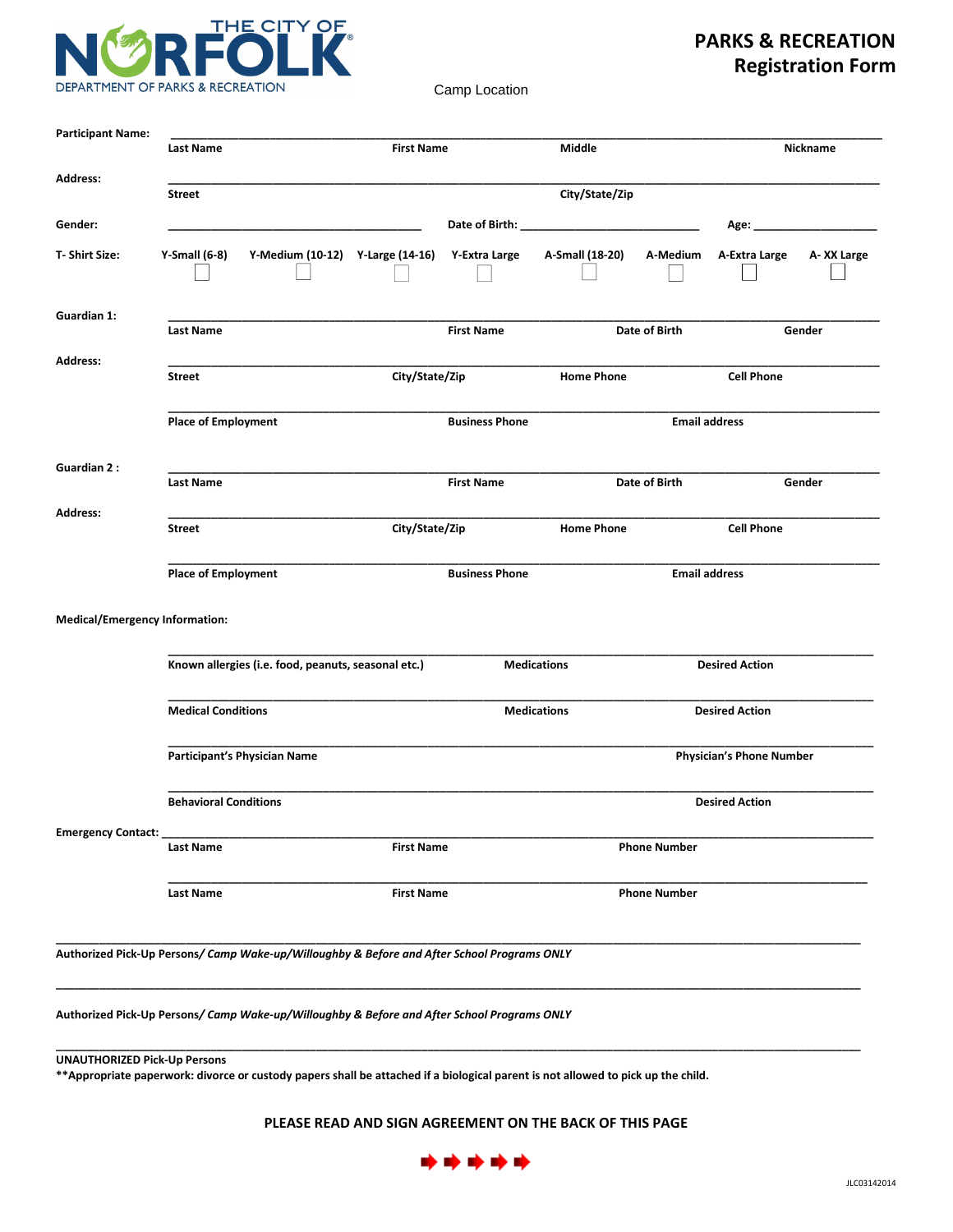

### **PROGRAM AGREEMENTS**

- 1. I the parent/guardian(s) give authorization for my child to participate in field trips.  $\Box$  YES  $\Box$  NO
- 2. I the parent/guardian(s) authorize program staff to notify me whenever my child becomes ill; I will arrange to have my child picked up within an hour of notification.  $\Box$  YES  $\Box$  NO
- 3. I the parent/guardian(s) authorize staff to obtain immediate medical care if an emergency occurs. If there is an objection to seeking emergency medical care, a written statement giving the reason will be provided.  $\Box$  YES  $\Box$  NO
- 4. I verify that my child can change his/her own clothing and is able to use restroom facilities completely without assistance.  $\Box$  YES  $\Box$  NO
- 5. I understand that it is my responsibility to provide my child nutritional snacks everyday that are to remain in a personal lunchbox or bookbag. No microwave or refrigeration is available.  $\Box$  YES  $\Box$  NO
- 6. I verify that I have received a copy of the Parent Handbook.  $\Box$  YES  $\Box$  NO
- 7. I agree to the refund policy outlined in the Parent Handbook.  $\Box$  YES  $\Box$  NO
- 8. I understand that failure to comply with policies and procedures will result in suspension or expulsion from the program.  $\Box$  YES  $\Box$  NO
- 9. I give permission for my child to apply sunscreen to his/her body. Staff will oversee my child's application. I understand that the sunscreen container must have my child's name on it and must be in the original container. The sunscreen will be kept out of reach of children in the center and on field trips.  $\Box$  YES  $\Box$  NO
- 10. If special accommodations are needed I understand that I am required to fill out the Accommodations Form. (Please See Attached)  $\Box$  YES  $\Box$  NO

Agreements in **bold** apply to Camp Wake Up/Willoughby, Before & After School Programs only.

- 11. **I** agree to sign my child in and out of the program every day. YES  $\Box$  NO  $\Box$
- 12. I understand that the program ends at 6:00 PM. A late fee of \$5.00 per family for every 5 minutes after 6:00 **PM will be charged. See Parent Handbook for details.** YES NO

**I** affirm all information provided is complete and accurate. I understand that falsification or intentional **omission of information is grounds for expulsion from the program.** 

**\_\_\_\_\_\_\_\_\_\_\_\_\_\_\_\_\_\_\_\_\_\_\_\_\_\_\_\_\_\_\_\_\_\_\_\_\_\_\_\_\_\_\_\_\_\_\_\_\_\_\_\_\_\_\_\_\_\_\_\_\_\_\_\_\_\_\_\_\_\_\_\_\_\_\_\_\_\_\_\_\_\_\_\_\_\_\_\_\_\_\_\_\_\_\_\_\_\_\_\_\_\_\_\_\_\_\_\_\_\_\_\_\_**

**\_\_\_\_\_\_\_\_\_\_\_\_\_\_\_\_\_\_\_\_\_\_\_\_\_\_\_\_\_\_\_\_\_\_\_\_\_\_\_\_\_\_\_\_\_\_\_\_\_\_\_\_\_\_\_\_\_\_\_\_\_\_\_\_\_\_\_\_\_\_\_\_\_\_\_\_\_\_\_\_\_\_\_\_\_\_\_\_\_\_\_\_\_\_\_\_\_\_\_\_\_\_\_\_\_\_\_\_\_\_\_\_\_**

P arent/GuardianS ignature Date

Program Administrator Signature **Date of American Control Control Control** Date Date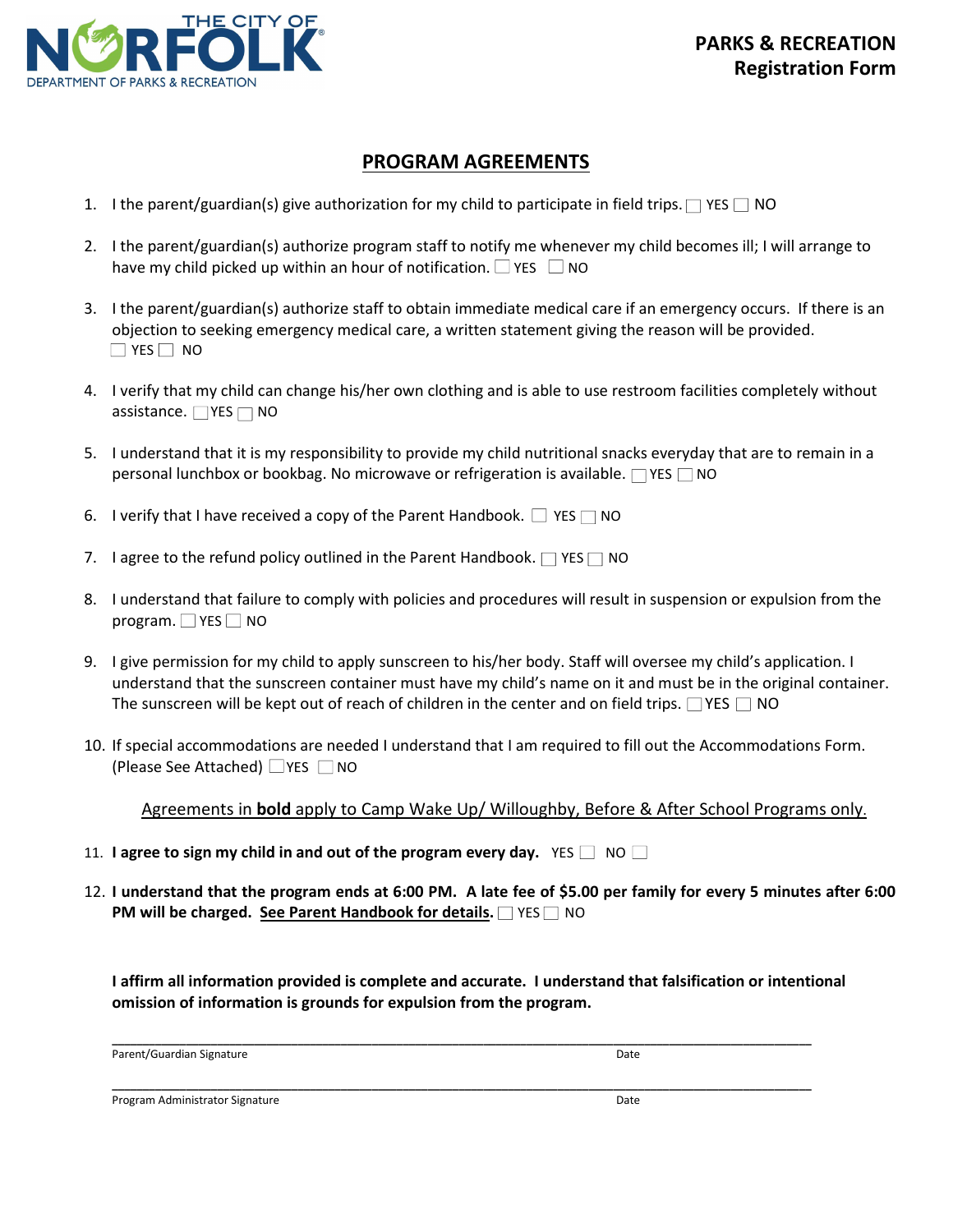

| <b>Participant Name:</b> | <b>Last Name</b> | <b>First Name</b> | Middle    | <b>Nickname</b> |
|--------------------------|------------------|-------------------|-----------|-----------------|
| <b>Medication:</b>       | Name             | Dosage            | Frequency |                 |
| <b>Side Effects:</b>     |                  |                   |           |                 |

This procedure is for asthma inhalers only. Participants may not bring any other medications to the program. No other medications will be accepted for storage. Self-administration of any other medication is prohibited.

- **1. This fully completed form (including physician's signature) must be on file with Norfolk Parks and Recreation before inhaler medication will be accepted and store for participant administration.**
- **2. Containers must be labeled with participant name and date.**
- **3. Parent/guardian will provide medication to staff on duty.**
- **4. All medication will be kept locked until needed by participant and returned to locked box after use.**
- **5. Staff will observe the self-administration and document the use on a medication log.**
- **6. Any side effects will be reported to parent/guardian immediately.**

### **AGREEMENTS**

**Parent/guardian signature below indicates agreement with the following:** 

- **1. I have received a copy of the City of Norfolk's Department of Parks and Recreation's Self-Administered Asthma Medication Policy; I have read and understand it and I agree to adhere to all its requirements.**
- **2. I am the parent or guardian of the above named child and I have the authority to speak for and bind any other parent or guardian of the above named child so as to approve the child's self-administration of his/her asthma medication.**
- **3. I agree to adhere to the procedures stated above and request that this child be permitted to self-administer the medication listed above.**
- **4. I affirm that this child has been instructed in and understands the appropriate method and frequency of use of this medication and that this child will self-administer it with the approval of his/her physician as indicated by the physician's signature below.**
- **5. I further indicate by my signature below that I waive and release on my own behalf, on behalf of all other parents or guardians of this child and on this child's behalf, the City, its officers, employees, agents and volunteers from any and all liabilities, damages, actions, and causes of action, including those sounding in tort or contract and regardless of whether for property damage, personal injury or death, in connection with the administration of this policy, the storage of this child's asthma medication and this child's self-administration of his/her asthma medication. Furthermore, I agree to hold harmless the City, its officers, employees, agents and volunteers from any and all liabilities, damages, actions and causes of action, including but not limited to those sounding in tort or contract and regardless of whether for property damage, personal injury or death and also including any that might accrue to or be filed by or on behalf of this child or his/her other parent or**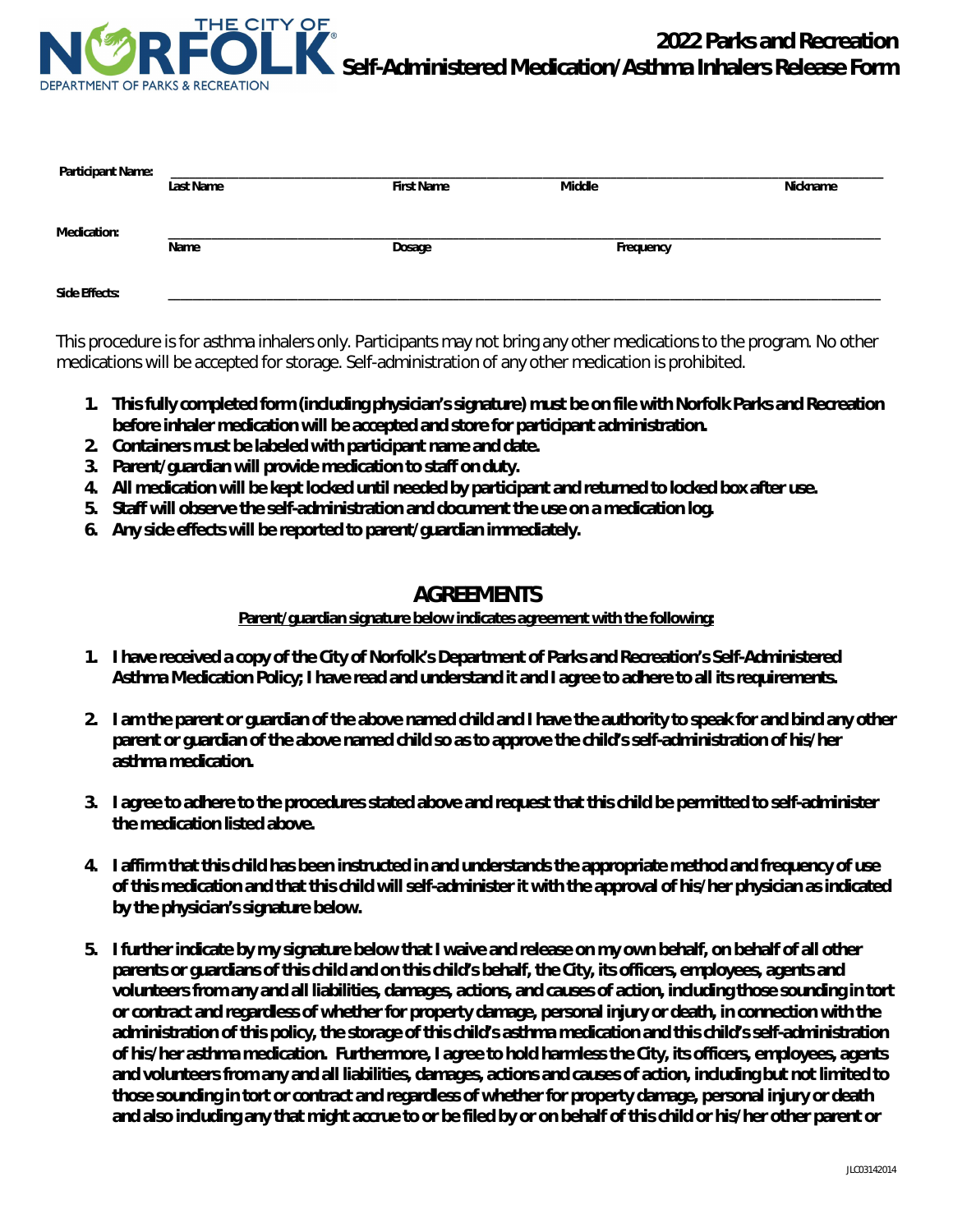**guardian(s), in connection with the administration of this policy, the storage of this child's asthma medication and this child's self-administration of his/her asthma medication.** 

**6. I further affirm that I have provided the participant's physician with a copy of the City's policy as given above.** 

| Parent/Guardian Name (please print) | Date |
|-------------------------------------|------|

#### **Licensed/Authorized Presriber:**

I affirm that I have received a copy of the City's policy regarding the self-administration of medication. In my opinion the above named child is capable of self-administering this asthma medication.

| Physician's Name (please print) | Date |
|---------------------------------|------|
| Physician's Signature           | Date |

**Note: This release is valid for one year from the date of physician's signature.**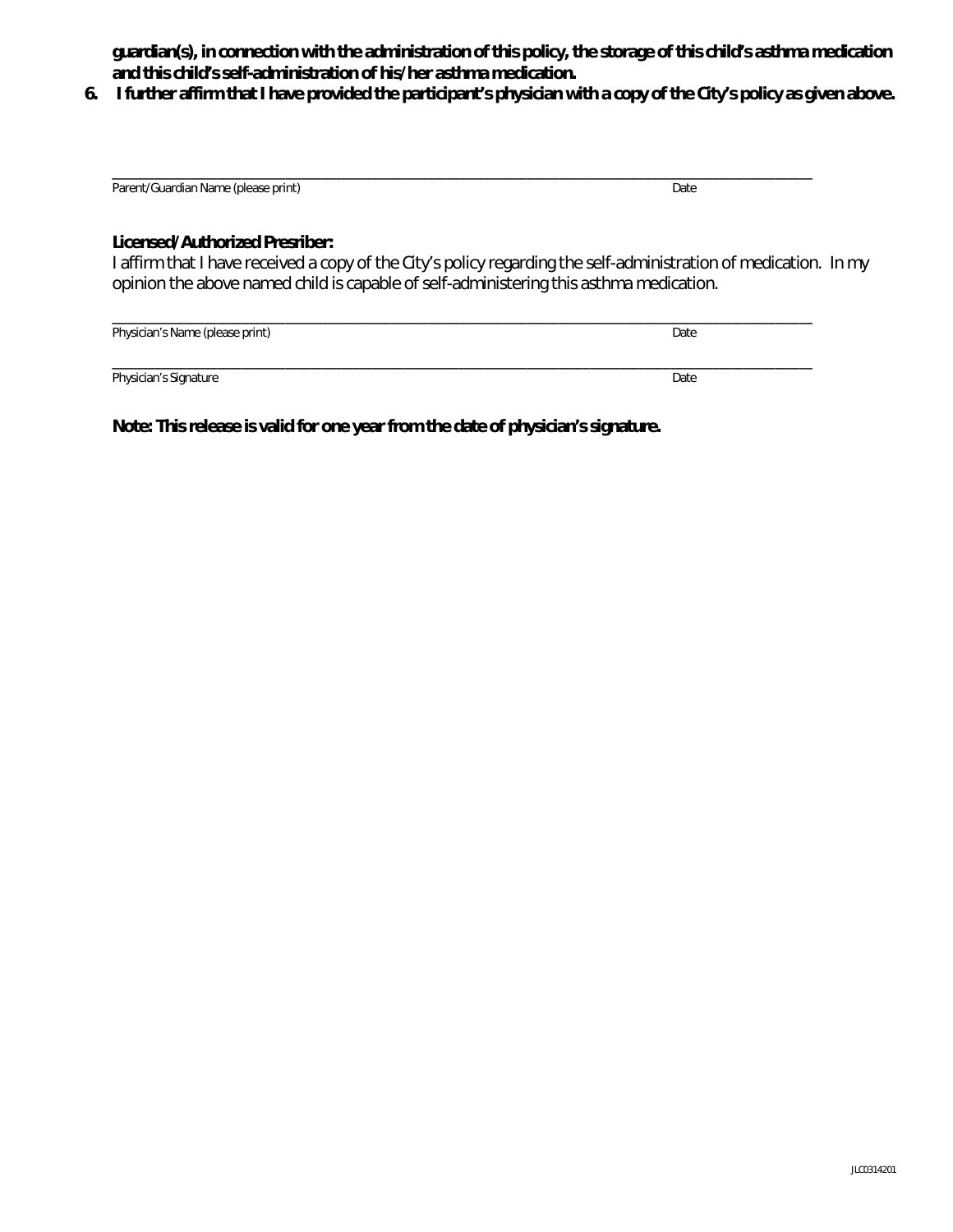

Norfolk Parks and Recreation offers reasonable accommodations to enable an individual's successful participation in our programs. To access this service, please complete this form and submit it with the program registration form. You will be contact by a certified therapeutic recreation specialist for an evaluation that must be completed before participant may enter program.

| <b>Participant Name:</b>             | <b>Last Name</b>  | <b>First Name</b>                                                                                                      | <b>Middle</b>     | <b>Nickname</b> |
|--------------------------------------|-------------------|------------------------------------------------------------------------------------------------------------------------|-------------------|-----------------|
| Gender:                              |                   |                                                                                                                        |                   |                 |
| Parent/Guardian:                     | <b>Last Name</b>  | <b>First Name</b>                                                                                                      |                   |                 |
|                                      | <b>Home Phone</b> | <b>Work Phone</b>                                                                                                      | <b>Cell Phone</b> |                 |
| <b>Program Location:</b>             |                   |                                                                                                                        |                   |                 |
|                                      |                   |                                                                                                                        |                   |                 |
| <b>Special Needs/Accommodations:</b> |                   |                                                                                                                        |                   |                 |
|                                      |                   |                                                                                                                        |                   |                 |
| <b>Autism Spectrum:</b>              |                   |                                                                                                                        |                   |                 |
| <b>Behavioral/Emotional:</b>         |                   |                                                                                                                        |                   |                 |
| Deaf/Hard of Hearing:                |                   |                                                                                                                        |                   |                 |
| <b>Developmental Disability:</b>     |                   | <u> 1989 - Johann Stein, marwolaethau a bhann an t-Amhain ann an t-Amhain an t-Amhain an t-Amhain an t-Amhain an </u>  |                   |                 |
| Low Vision/Legally Blind:            |                   | <u> 1989 - Johann Stein, marwolaethau a bhann an t-Amhain an t-Amhain an t-Amhain an t-Amhain an t-Amhain an t-Amh</u> |                   |                 |
| <b>Uses Mobility Guide:</b>          |                   |                                                                                                                        |                   |                 |
| Other (please elaborate):            |                   |                                                                                                                        |                   |                 |

**PLEASE READ AND SIGN AGREEMENT ON THE BACK OF THIS PAGE** 

\*\*\*\*\*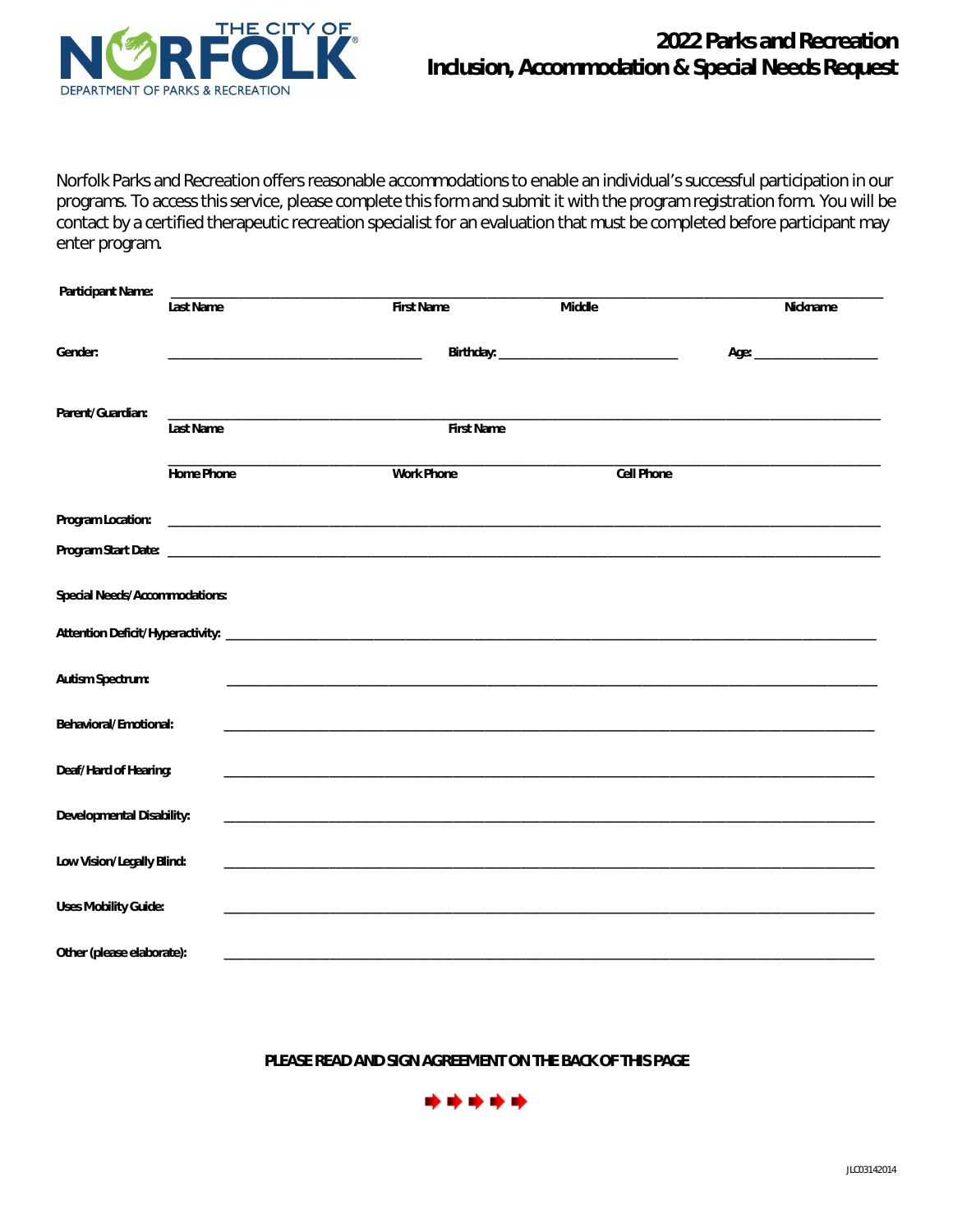

## **AGREEMENTS**

**Parent/guardian signature below indicates agreement with the following:** 

- **1. I understand that this service is not designed for therapeutic or one-on-one care. I understand that the Certified Therapeutic Recreation Specialist does not dictate the structure of the program and should I have concerns about the structure of the program I should contact the program supervisor.**
- **2. I understand that it is my responsibility to provide the Certified Therapeutic Recreation Specialist with the most current information on my child/dependent and his/her abilities to assist in making accommodations to meet his/her needs.**
- **3. I understand that it is my responsibility to let the Certified Therapeutic Recreation Specialist know if there are any changes to the information I have provided on my child/dependent as soon as change occurs**

| Parent/Guardian Name (please print)                   | Date |
|-------------------------------------------------------|------|
| Parent/Guardian Signature                             | Date |
| Certified therapeutic Recreation Specialist Signature | Date |
| Received by Therapeutic Recreation Specialist         | Date |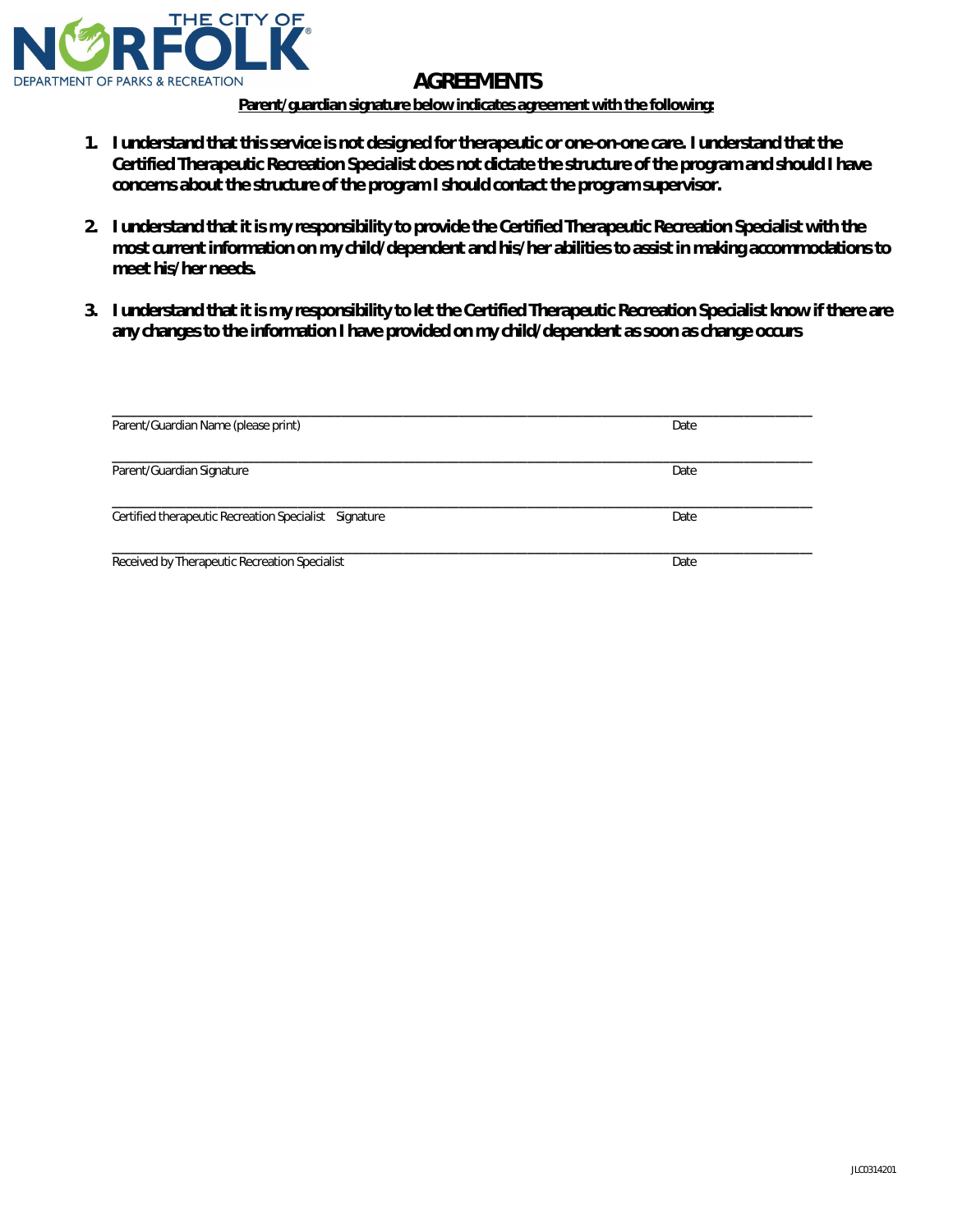## **2022 Parks and Recreation Sunscreen Permission**

## **Sunscreen Permission**

I give permission for my child/ren, \_\_\_\_\_\_\_\_\_\_\_\_\_\_\_\_\_\_\_\_\_\_\_\_\_\_\_\_\_\_\_\_\_\_\_\_\_\_\_\_\_\_\_\_\_\_\_\_\_\_\_\_\_\_\_\_\_\_\_\_\_\_ to apply sunscreen to his/her body. Staff will oversee my child's application. I understand that the sunscreen container must have my child's name on it and must be in the original container. The sunscreen will be kept out of reach of children in the center and on field trips.

**\_\_\_\_\_\_\_\_\_\_\_\_\_\_\_\_\_\_\_\_\_\_\_\_\_\_\_\_\_\_\_\_\_\_\_\_\_\_\_\_\_\_\_\_\_\_\_\_\_\_\_\_\_\_\_\_\_\_\_\_\_\_\_\_\_\_\_\_\_\_\_\_\_\_\_\_\_\_\_\_\_\_\_\_\_\_\_\_\_\_\_\_\_\_\_\_\_\_\_\_\_\_\_\_\_\_\_\_\_\_\_\_\_\_\_\_\_\_\_\_\_\_\_\_\_\_**

**Parent/Guardian Signature Date**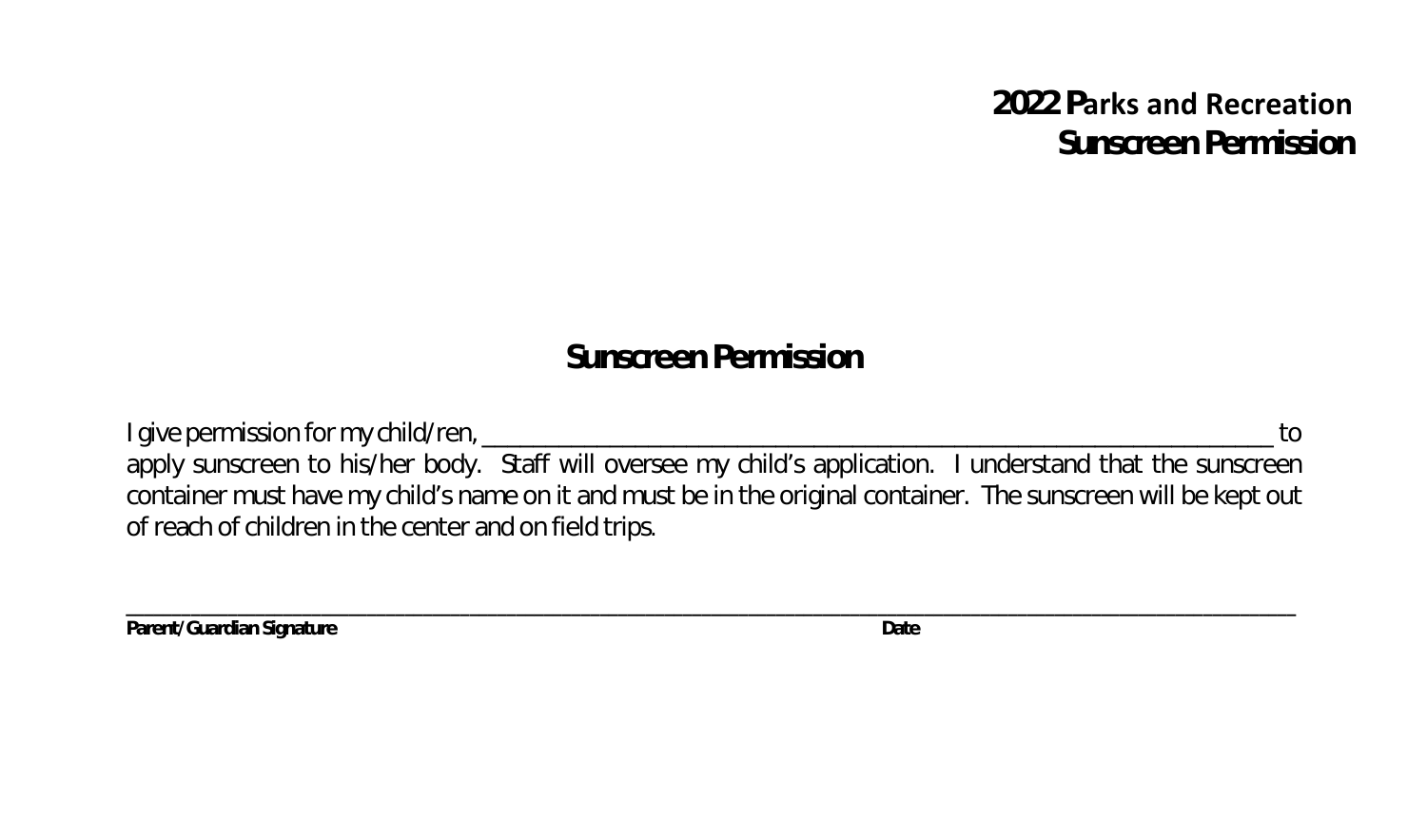

## **SWIMMING POOL RECREATIONAL SWIM**

## **PARTICIPANT REGISTRATION FORM**

| PLEASE PRINT:                                                                                                                                                                                                                  |      |                               |     |
|--------------------------------------------------------------------------------------------------------------------------------------------------------------------------------------------------------------------------------|------|-------------------------------|-----|
|                                                                                                                                                                                                                                |      |                               |     |
| <b>Street</b>                                                                                                                                                                                                                  | City | State                         | Zip |
|                                                                                                                                                                                                                                |      |                               |     |
| E-mail address: the contract of the contract of the contract of the contract of the contract of the contract of the contract of the contract of the contract of the contract of the contract of the contract of the contract o |      |                               |     |
| <b>Emergency Contact:</b>                                                                                                                                                                                                      |      | Cell # : $\frac{2}{\sqrt{2}}$ |     |

### *(Read theses documents completely before signing)*

### **MEDICAL TREATMENT PERMISSION & ACKNOWLEDGMENT OF RISK:**

In consideration of my participation in the activity provided by and through the City of Norfolk Department of Parks and Recreation, I, for myself or on behalf of the participant who I represent, authorize City of Norfolk employees to take and provide all necessary medical attention should I, or the participant who I represent, be injured while participating or being transported to or from any Norfolk Parks and Recreation sponsored activity. I have read the policies pertaining to cancellations, refunds, rules and regulations as they pertain to this activity. I acknowledge the risks and responsibilities involved in these activities, and assume the risks and responsibilities involved in these activities. I assume these risks realizing the capabilities of the person(s) participating. I have read this release and understand all its terms and execute it voluntarily and with full knowledge of its significance.

Signature of Participant / Parent or Guardian

\_\_\_\_\_\_\_\_\_\_\_\_\_\_\_\_\_\_\_\_\_\_\_\_\_\_\_\_\_\_\_\_\_\_\_\_\_\_\_\_\_\_\_\_\_\_\_\_\_

## **PHOTO PERMISSION RELEASE AGREEMENT:**

\_\_\_\_\_\_\_\_\_\_

Date

OPTIONAL: I understand that I, or the participant who I represent, may be photographed and/or videotaped while participating in this activity. I agree to allow the City of Norfolk Department of Parks and Recreation to use said photographs and/or videotapes in Department publications, media campaigns, and/or for educational and safety training purposes. I further waive any compensation for publishing and/or printing such photographs. I understand that by affixing my signature on this form, I attest to having read, fully understand and agree to the conditions as set forth above.

I, \_\_\_\_\_\_\_\_\_\_\_\_\_\_\_\_\_\_\_\_\_\_\_\_\_\_\_\_\_\_\_\_, have read and understand the above information

\_\_\_\_\_\_\_\_\_\_\_\_\_\_\_\_\_\_\_\_\_\_\_\_\_\_\_\_\_\_\_\_\_\_\_\_\_\_\_\_\_\_\_\_\_\_\_\_\_\_ Signature of Participant / Parent or Guardian  $\overline{\phantom{a}}$  , and the contract of the contract of the contract of the contract of the contract of the contract of the contract of the contract of the contract of the contract of the contract of the contract of the contrac Signature of Norfolk Aquatic Staff Date Date Pool Facility **PARTICIPANT INFORMATION AND SWIMMING EXPERIENCE** Participant's Name: \_\_\_\_\_\_\_\_\_\_\_\_\_\_\_\_\_\_\_\_\_\_\_\_\_\_\_\_\_\_\_\_\_\_\_\_ Birth date: \_\_\_\_\_\_\_\_\_ Age: \_\_\_\_\_\_\_\_ Has your child (participant) or you ever participated in a swimming lesson? YES $\Box$  NO $\Box$ Date Date

Can your child (participant) or you tread water or swim safely in water depth over your head? YES\_NO\_\_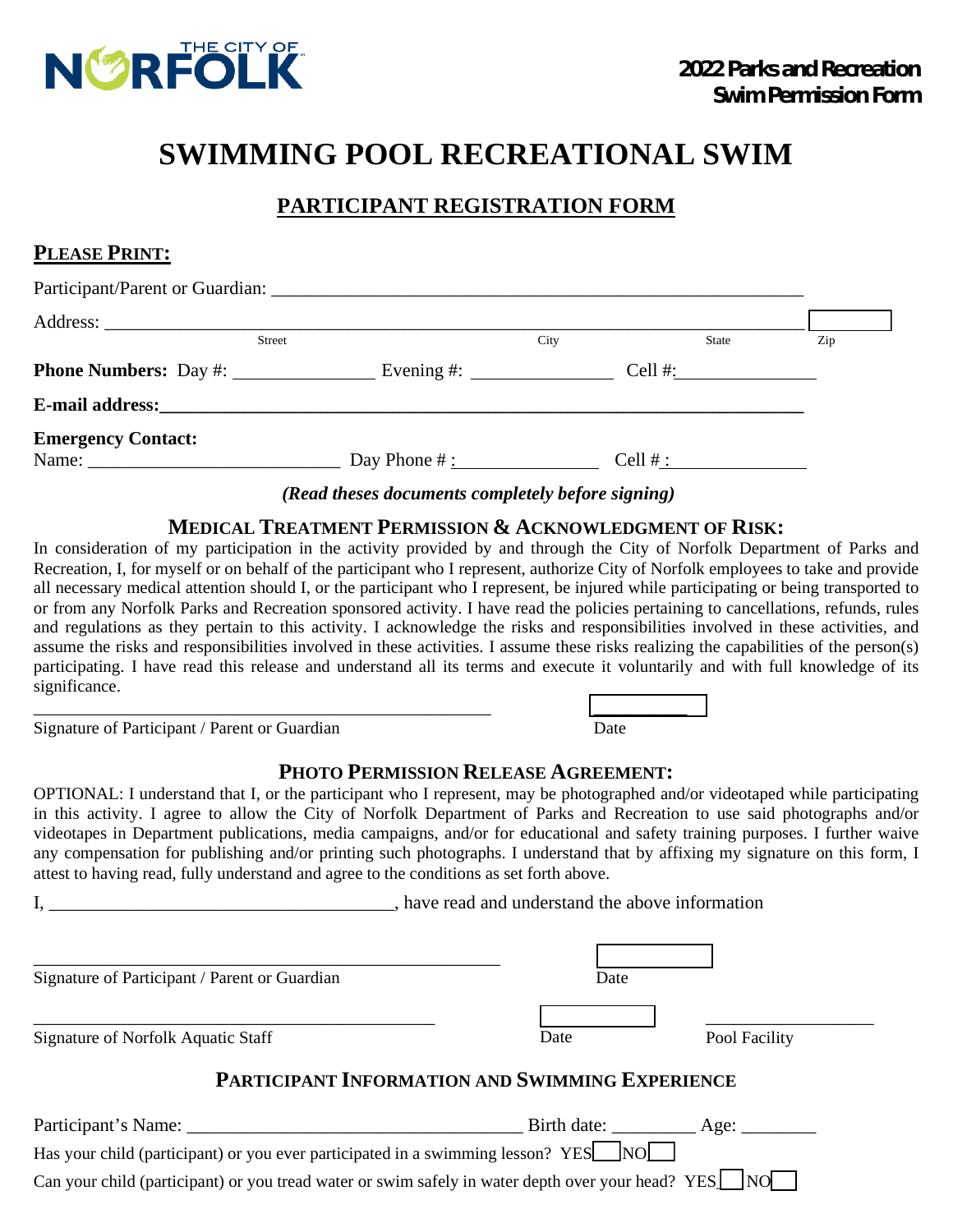

# **SWIMMING POOL RECREATIONAL SWIM**

**Please list any physical or medical issues that apply to you**  \_\_\_\_\_\_\_\_\_\_\_\_\_\_\_\_\_\_\_\_\_\_\_\_\_\_\_\_\_\_\_\_\_\_\_\_\_\_\_\_\_\_\_\_\_\_\_\_\_\_\_\_\_\_\_\_\_\_\_\_\_\_\_\_\_\_\_\_\_\_\_\_\_\_\_\_\_\_\_\_\_\_\_\_\_

|                                                              | Has your child (participant) or you ever participated in a swimming lesson? YES__ NO__                     |
|--------------------------------------------------------------|------------------------------------------------------------------------------------------------------------|
|                                                              | Can your child (participant) or you tread water or swim safely in water depth over your head? YES___ NO___ |
| Please list any physical or medical issues that apply to you |                                                                                                            |
|                                                              |                                                                                                            |
|                                                              |                                                                                                            |
|                                                              | Has your child (participant) or you ever participated in a swimming lesson? YES___ NO___                   |
|                                                              | Can your child (participant) or you tread water or swim safely in water depth over your head? YES_NO__     |
| Please list any physical or medical issues that apply to you |                                                                                                            |
|                                                              |                                                                                                            |
|                                                              |                                                                                                            |
|                                                              | Has your child (participant) or you ever participated in a swimming lesson? YES__ NO__                     |
|                                                              | Can your child (participant) or you tread water or swim safely in water depth over your head? YES__ NO__   |
| Please list any physical or medical issues that apply to you |                                                                                                            |
|                                                              |                                                                                                            |